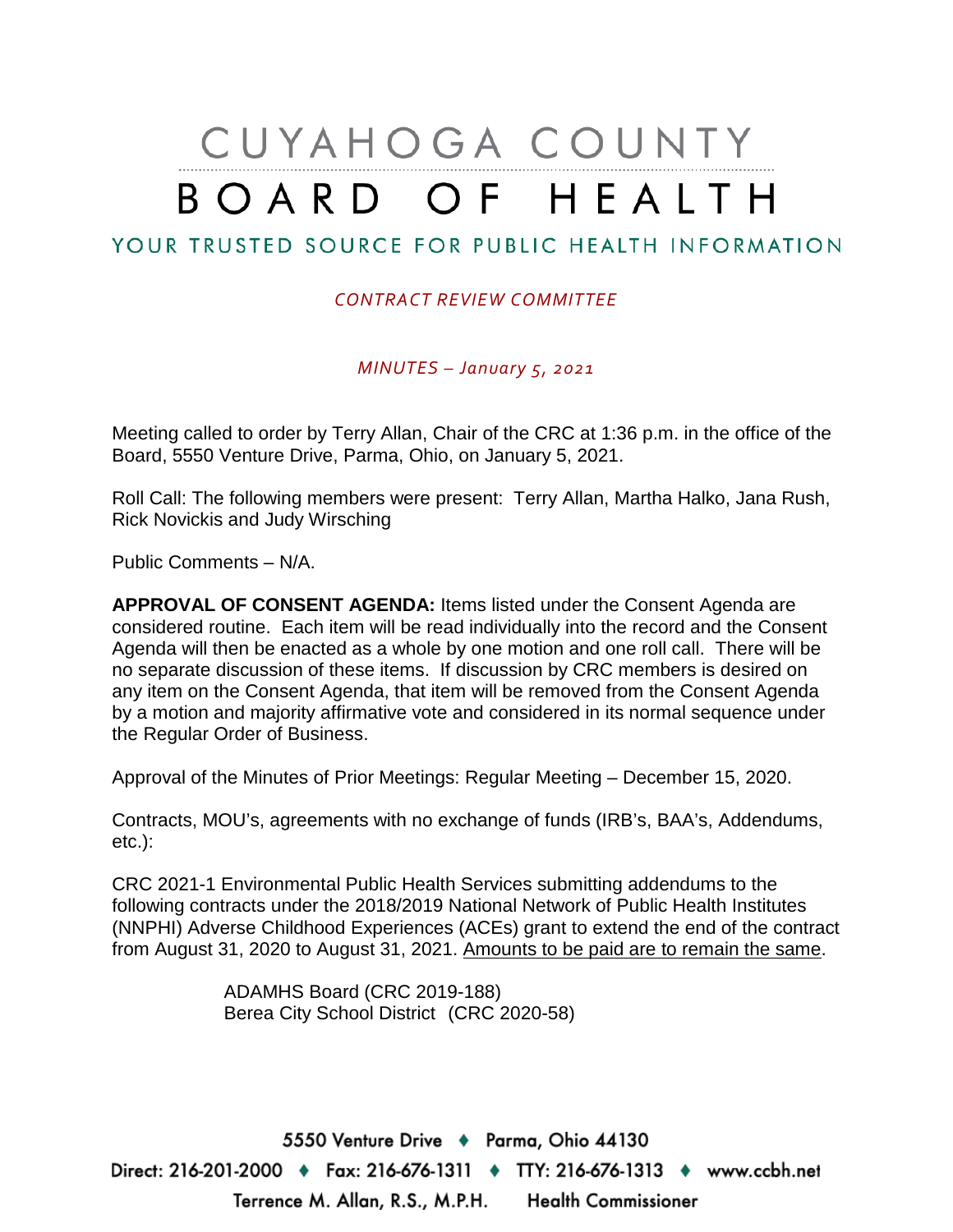CRC 2021-2 Environmental Public Health Services submitting an addendum to the contract (CRC 2020-31) with the ADAMHS Board under the 2019/2020 National Network of Public Health Institutes (NNPHI) Adverse Childhood Experiences (ACEs) grant to extend the end of the contract from August 31, 2020 to August 31, 2021. Amount to be paid to the ADAMHS Board is to remain the same.

It was moved by Judy Wirsching, seconded by Rick Novickis, that the consent agenda, including the minutes of the December 15, 2020 CRC meeting be approved.

The Secretary called the roll:

Ayes: Terry Allan, Martha Halko, Jana Rush, Rick Novickis and Judy Wirsching

## **CONTRACTS AND AWARDS:**

Tabled Items

None

New Items For Review

Bid/Quote Openings ≥ \$25,000.00

None

Bid/Quote Openings < \$25,000.00

None

Expenditures: Contracts up to \$25,000.00

It was moved by Martha Halko, seconded by Judy Wirsching that the addendum (CRC 2021-3) to the contract with American Builders and Applicators (CRC 2020-106) under the Lead Hazard Control grant to increase the amount to be paid to Paragon CMS from \$14,915.00 to \$15,280.00 be approved.

Presented by: Rick Novickis

Purpose: To complete additional work found during the project completion.

Funding Source: 100% reimbursable through the Lead Hazard Control grant.

It was moved by Terry Allan, seconded by Rick Novickis that the contract (CRC 2021-4) with Conceptual Geniuses under the ODH Coronavirus Response grant from November 1, 2020 through March 15, 2021 in an amount not to exceed \$10,000.00 be approved.

5550 Venture Drive + Parma, Ohio 44130 Direct: 216-201-2000 ♦ Fax: 216-676-1311 ♦ TTY: 216-676-1313 ♦ www.ccbh.net Terrence M. Allan, R.S., M.P.H. **Health Commissioner**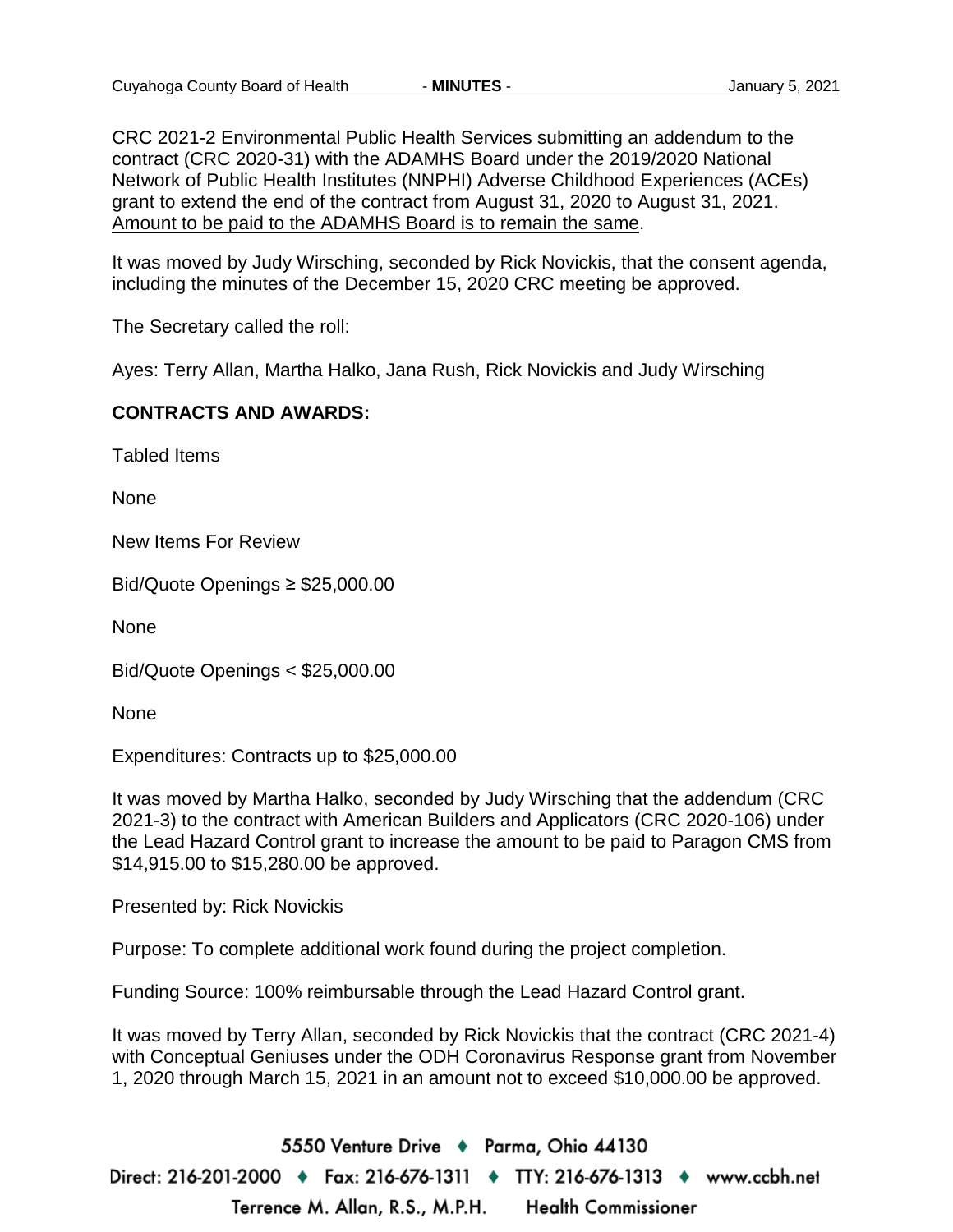Presented by: Martha Halko

Purpose: To create messaging and graphics for the COVID media campaign.

Funding Source: 100% reimbursable through FY2020 Coronavirus Response grant.

The Secretary called the roll:

Ayes: Terry Allan, Martha Halko, Jana Rush, Rick Novickis and Judy Wirsching

It was moved by Judy Wirsching, seconded by Martha Halko that the contract with Heidi Harris, MSN, CNP under the Reproductive Health and Wellness (RHW) grant from January 1, 2021 through December 31, 2021 in an amount not to exceed \$11,800.00 be approved.

Presented by: Andrew Heffron

Purpose: To serve as PRN Nurse Practitioner for the CCBH Family Planning Clinic as needed.

Funding Source: 100% reimbursable through the FY2020 RHW grant.

The Secretary called the roll:

Ayes: Terry Allan, Martha Halko, Jana Rush, Rick Novickis and Judy Wirsching

It was moved by Rick Novickis, seconded by Judy Wirsching that the contract (CRC 2021-6) with Pathology Laboratories, Inc. from September 1, 2020 through August 31, 2023 be approved. Amount to be paid to Pathology Laboratories, Inc. is based on the fee schedule attached in Exhibit A.

Presented by: Andrew Heffron

Purpose: To provide lab testing services for the CCBH Family Planning Clinic.

Funding Source: 100% reimbursable through the RHW grant.

The Secretary called the roll:

Ayes: Terry Allan, Martha Halko, Jana Rush, Rick Novickis and Judy Wirsching

Revenue Generating Agreements up to \$25,000.00

None

Contract Rescissions

5550 Venture Drive + Parma, Ohio 44130

Direct: 216-201-2000 ♦ Fax: 216-676-1311 ♦ TTY: 216-676-1313 ♦ www.ccbh.net

Terrence M. Allan, R.S., M.P.H. **Health Commissioner**